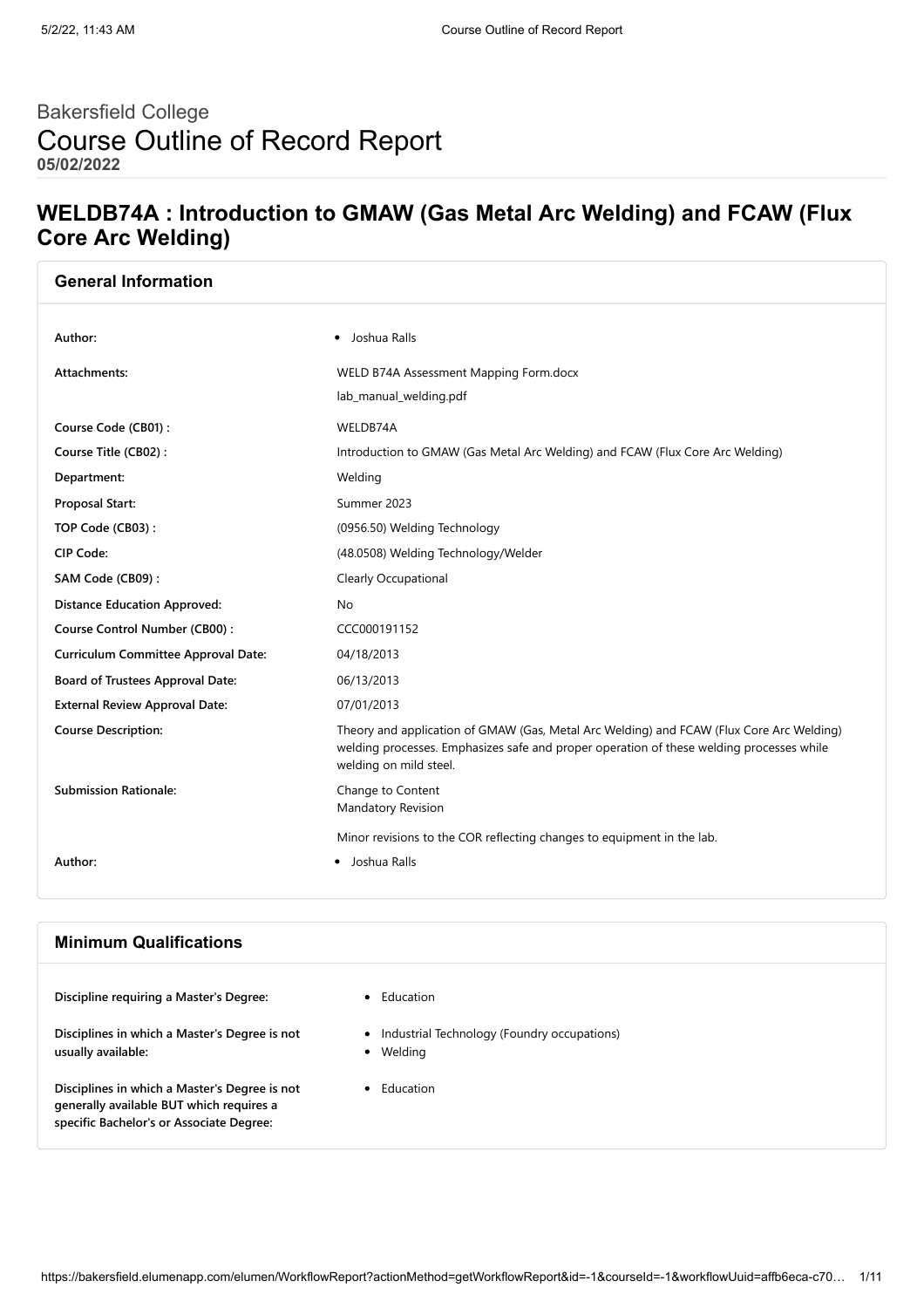| <b>Course Development Options</b>                                                                                                                                                                                                                |                                                                                                                                                                                                                                                                             |                                                                                                                                             |
|--------------------------------------------------------------------------------------------------------------------------------------------------------------------------------------------------------------------------------------------------|-----------------------------------------------------------------------------------------------------------------------------------------------------------------------------------------------------------------------------------------------------------------------------|---------------------------------------------------------------------------------------------------------------------------------------------|
| <b>Basic Skill Status (CB08)</b><br>Course is not a basic skills course.<br>Allow Students to Gain Credit by<br>Exam/Challenge<br>Rationale For Credit By Exam/Challenge<br>No value<br>In-Service Course (required by California<br>Penal Code) | <b>Course Special Class Status (CB13)</b><br>Course is not a special class.<br><b>Allowed Number of Retakes</b><br>$\mathbf 0$<br><b>Retake Policy Description</b><br>Non-Repeatable Credit<br><b>Course Support Course Status (CB26)</b><br>Course is not a support course | <b>Grade Options</b><br>• Letter Grade Methods<br>Course Prior To College Level (CB21)<br>Not applicable.<br>Allow Students To Audit Course |
| <b>Associated Programs</b>                                                                                                                                                                                                                       |                                                                                                                                                                                                                                                                             |                                                                                                                                             |
| Course is part of a program (CB24)<br><b>Associated Program</b>                                                                                                                                                                                  | <b>Award Type</b>                                                                                                                                                                                                                                                           | Active                                                                                                                                      |
| Manufacturing Technology Certificate of<br>Achievement                                                                                                                                                                                           | Certificate of Achievement                                                                                                                                                                                                                                                  | Spring 2018 to Summer 2019                                                                                                                  |
| Manufacturing Technology Associate of<br>Science                                                                                                                                                                                                 | A.S. Degree Major                                                                                                                                                                                                                                                           | Spring 2018 to Summer 2019                                                                                                                  |
| Welding Associate of Science                                                                                                                                                                                                                     | A.S. Degree Major                                                                                                                                                                                                                                                           | Summer 2019                                                                                                                                 |
| Gas Metal Arc/Gas Tungsten Arc/Flux Core<br>Arc Welding Job Skills Certificate                                                                                                                                                                   | Job Skills Certificate                                                                                                                                                                                                                                                      | Spring 2018 to Summer 2019                                                                                                                  |
| Welding Certificate of Achievement                                                                                                                                                                                                               | Certificate of Achievement                                                                                                                                                                                                                                                  | Summer 2019                                                                                                                                 |
| Welding Certificate of Achievement                                                                                                                                                                                                               | Certificate of Achievement                                                                                                                                                                                                                                                  | Fall 2017 to Summer 2019                                                                                                                    |
| BC Manufacturing Technology Cert                                                                                                                                                                                                                 | Certificate of Achievement                                                                                                                                                                                                                                                  | Fall 2017 to Spring 2018                                                                                                                    |

Welding Certification Job Skills Certificate (In Development)

Job Skills Certificate Summer 2022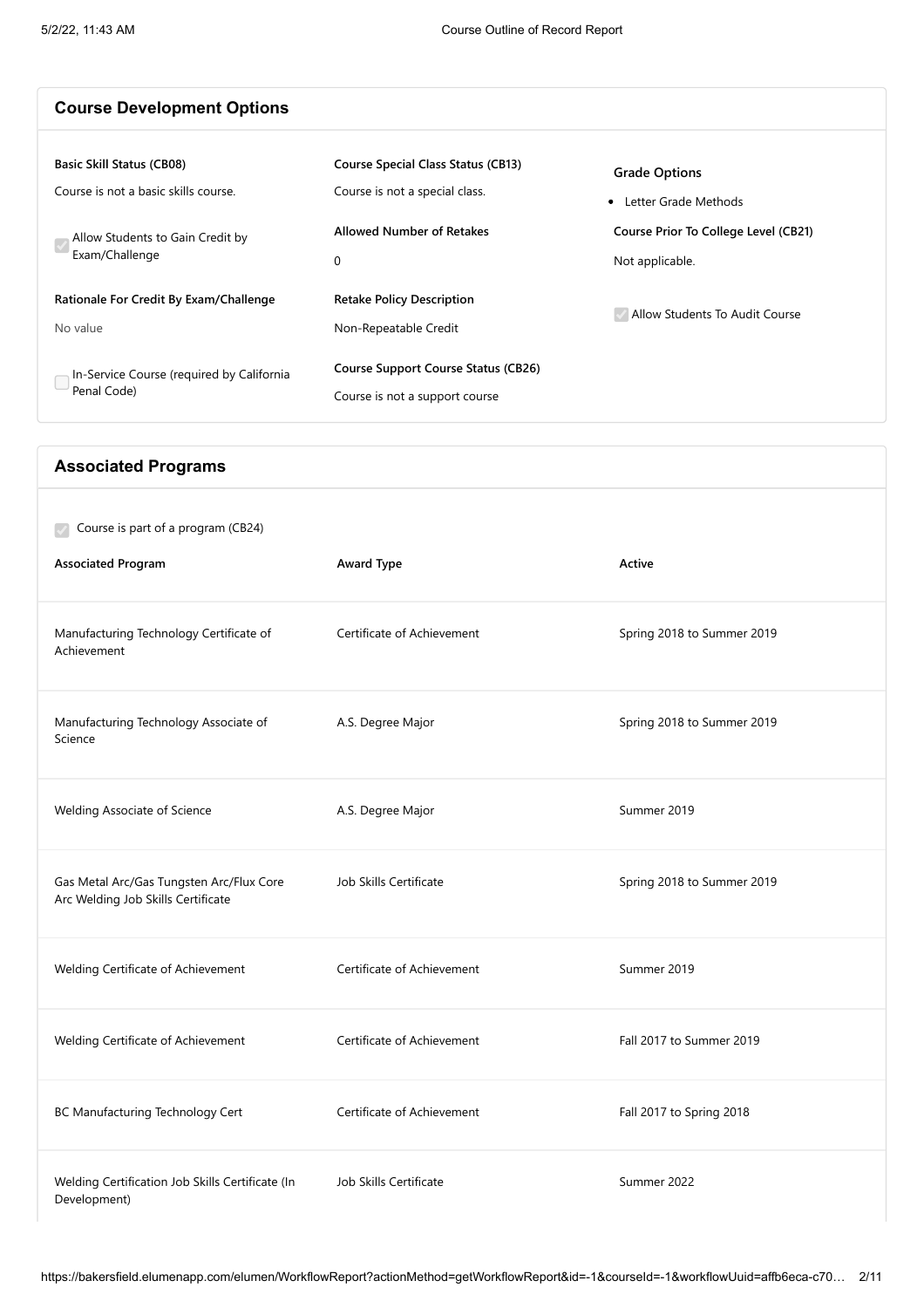| BC Industrial Technology, Manufacturing<br>Technology Option AS                | A.S. Degree Major          | Fall 2017 to Spring 2018   |
|--------------------------------------------------------------------------------|----------------------------|----------------------------|
| Manufacturing Technology Certificate of<br>Achievement                         | Certificate of Achievement | Summer 2019                |
| Welding Certification Job Skills Certificate                                   | Job Skills Certificate     | <b>Fall 2017</b>           |
| Manufacturing Technology Associate of<br>Science                               | A.S. Degree Major          | Summer 2019                |
| BC Industrial Technology, Welding Option AS                                    | A.S. Degree Major          | Fall 2017 to Spring 2018   |
| BC Gas Metal Arc/Gas Tungsten Arc<br>Welding/Flux Core Arc Welding             | Job Skills Certificate     | Fall 2017 to Spring 2018   |
| Welding Associate of Science                                                   | A.S. Degree Major          | Spring 2018 to Summer 2019 |
| Mechanized Agriculture Associate of Science                                    | A.S. Degree Major          | Summer 2019 to Spring 2020 |
| Mechanized Agriculture Associate of Science                                    | A.S. Degree Major          | Summer 2019 to Summer 2019 |
| Gas Metal Arc/Gas Tungsten Arc/Flux Core<br>Arc Welding Job Skills Certificate | Job Skills Certificate     | Summer 2019                |

## **Transferability & Gen. Ed. Options**

| <b>Course General Education Status (CB25)</b><br>Y |                               |
|----------------------------------------------------|-------------------------------|
| <b>Transferability (CB05)</b>                      | <b>Transferability Status</b> |
| Not transferable                                   | Not transferable              |
|                                                    |                               |
| the March of the company                           |                               |

## **Units and Hours**

#### **Summary**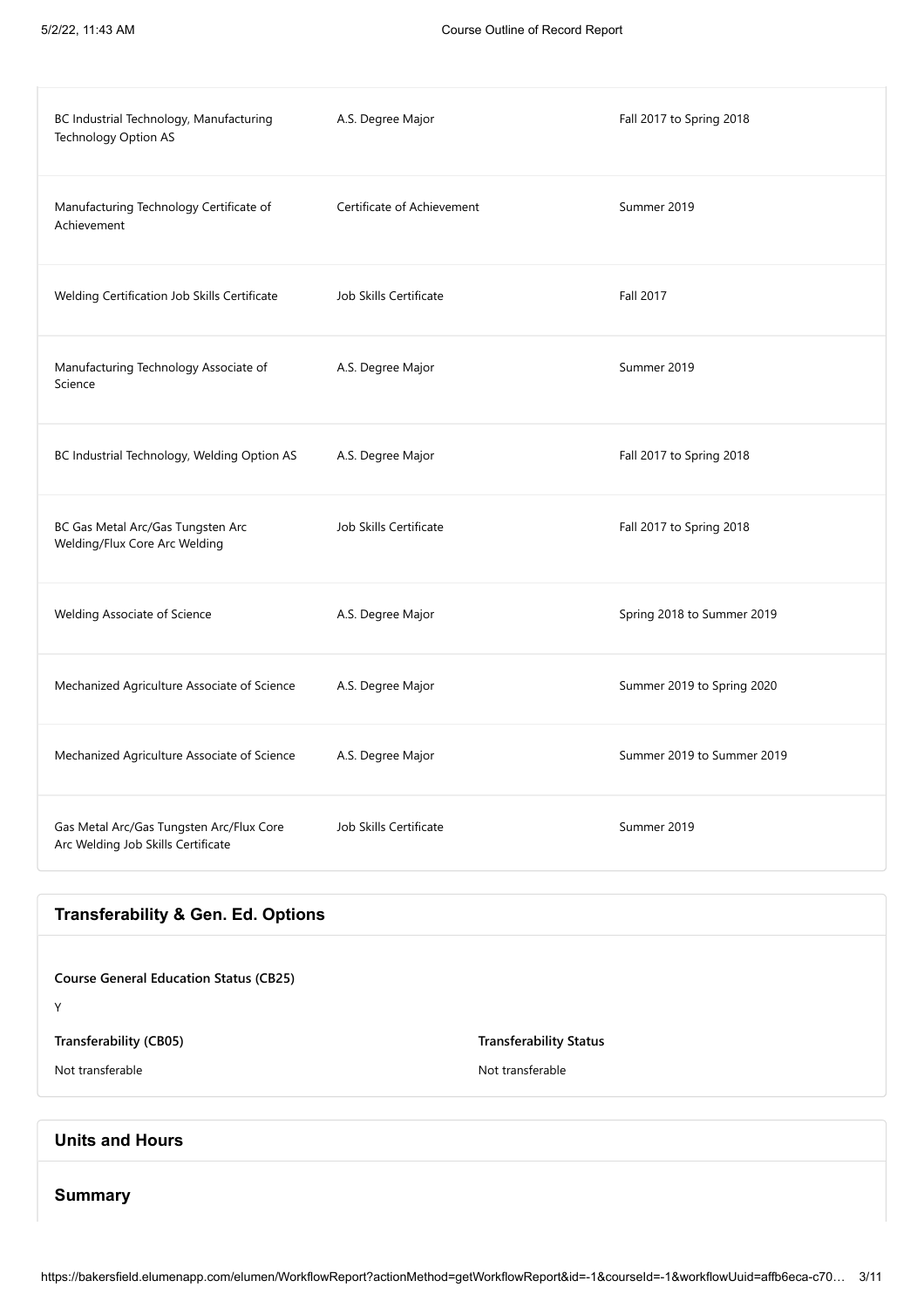| 2                                  |                                          |                                  |  |  |
|------------------------------------|------------------------------------------|----------------------------------|--|--|
| 2                                  |                                          |                                  |  |  |
| 54                                 |                                          |                                  |  |  |
| 54                                 |                                          |                                  |  |  |
| 108                                |                                          |                                  |  |  |
| <b>Credit / Non-Credit Options</b> |                                          |                                  |  |  |
|                                    | <b>Course Non Credit Category (CB22)</b> | <b>Non-Credit Characteristic</b> |  |  |
|                                    | Credit Course.                           | No Value                         |  |  |
|                                    |                                          |                                  |  |  |

| <b>Course Classification Code (CB11)</b> | <b>Funding Agency Category (CB23)</b> | Cooperative Work Experience Education |
|------------------------------------------|---------------------------------------|---------------------------------------|
| Credit Course.                           | Not Applicable.                       | ◯ Status (CB10)                       |

Variable Credit Course

#### **Weekly Student Hours Course Student Hours**

## **In Class Out of Class** Lecture Hours 1.5 3 Laboratory Hours 1.5 0 Activity Hours 0 0 **Course Duration (Weeks)** 18 **Hours per unit divisor** 54 **Course In-Class (Contact) Hours** Lecture 27 Laboratory 27 Activity 0 **Total** 54 **Course Out-of-Class Hours** Lecture 54 Laboratory 0 Activity 0 **Total** 54

# **Units and Hours - Weekly Specialty Hours Activity Name Type In Class Out of Class** No Value **No Value** No Value **No Value** No Value No Value No Value No Value No Value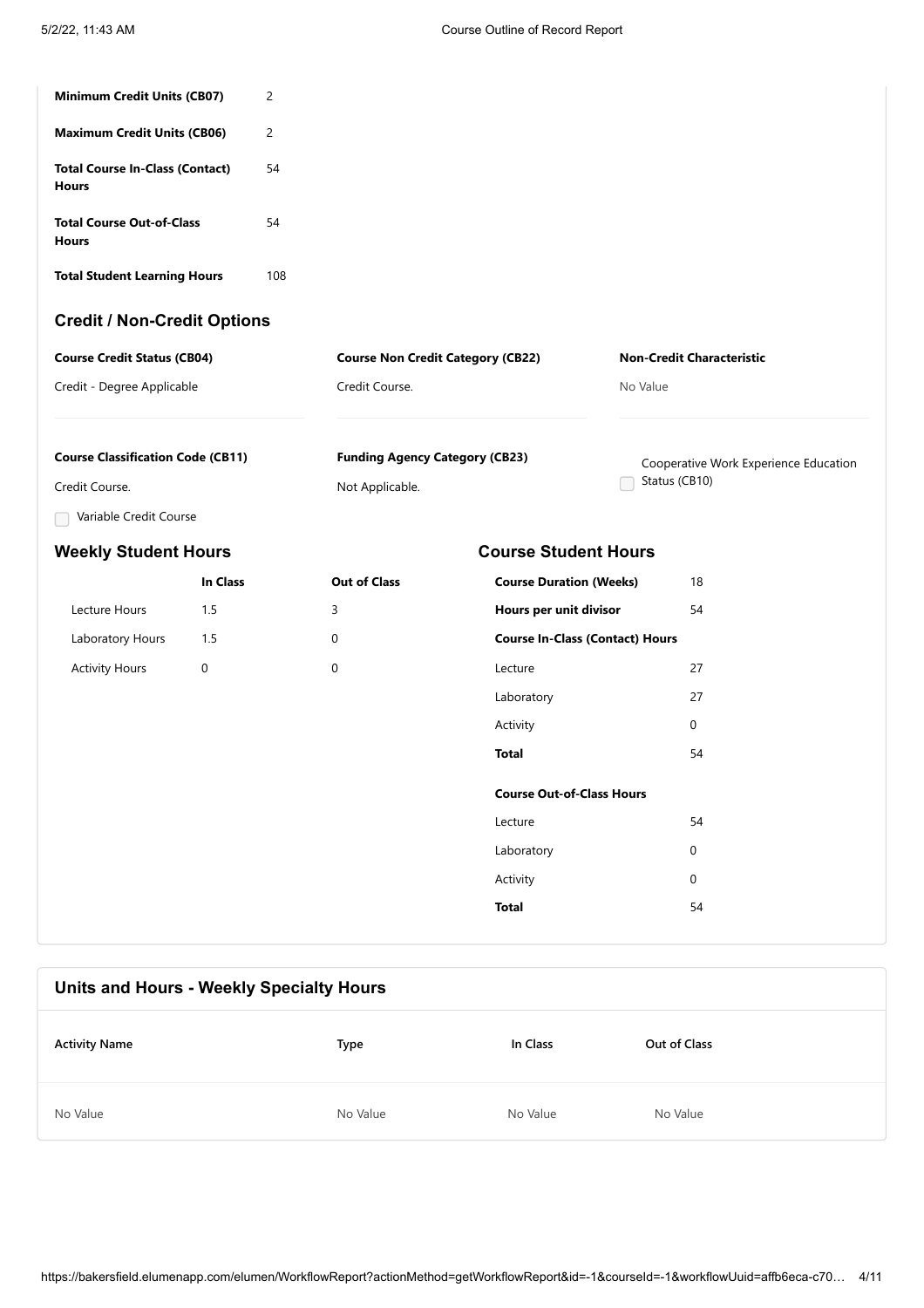| Pre-requisites, Co-requisites, Anti-requisites and Advisories |                                  |  |
|---------------------------------------------------------------|----------------------------------|--|
|                                                               |                                  |  |
| No Value                                                      |                                  |  |
|                                                               |                                  |  |
|                                                               |                                  |  |
| <b>Limitations on Enrollment</b>                              |                                  |  |
|                                                               |                                  |  |
| <b>Limitations on Enrollment</b>                              | Description                      |  |
|                                                               |                                  |  |
| No value                                                      | No value                         |  |
|                                                               |                                  |  |
| <b>Specifications</b>                                         |                                  |  |
|                                                               |                                  |  |
| <b>Methods of Instruction</b>                                 |                                  |  |
|                                                               |                                  |  |
| <b>Methods of Instruction</b>                                 | Lecture                          |  |
| Rationale                                                     | Teacher-led didactic instruction |  |

| <b>Methods of Instruction</b> | Study                                                                              |
|-------------------------------|------------------------------------------------------------------------------------|
| Rationale                     | Outside reading                                                                    |
| <b>Methods of Instruction</b> | <b>Audiovisual Presentations</b>                                                   |
| Rationale                     | Videos of the welding process ina the lecture environment                          |
| <b>Methods of Instruction</b> | Laboratory                                                                         |
| Rationale                     | Student hands-on practice of skills and procedures                                 |
| <b>Methods of Instruction</b> | Discussion                                                                         |
| Rationale                     | Students talk with instructor and others students regarding method and application |
| <b>Methods of Instruction</b> | Demonstration                                                                      |
| Rationale                     | Teacher-led demonstrations int eh lab environment                                  |

**Assignments**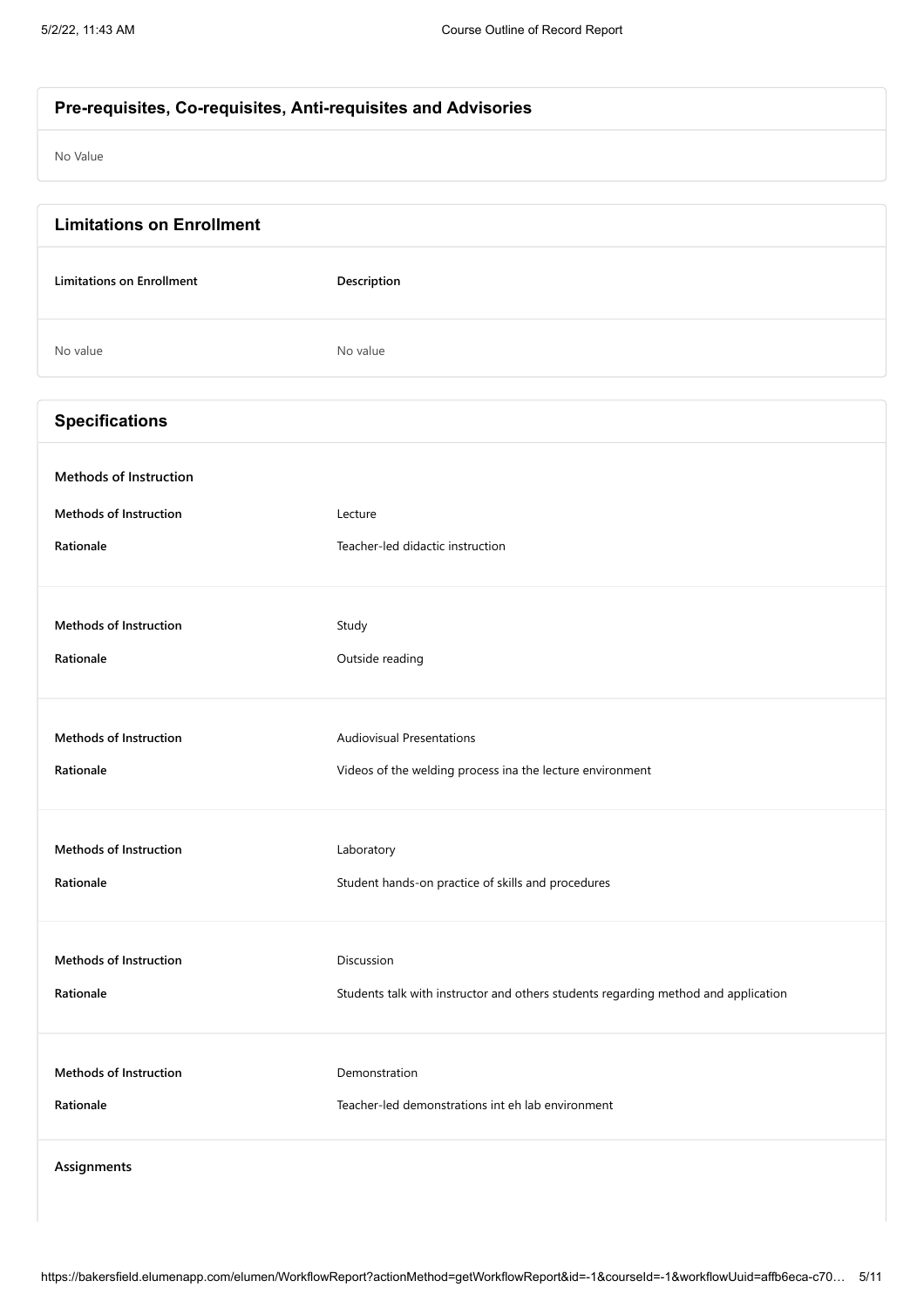Critical Thinking Assignment:

#### GMAW vs. FCAW: Which Should You Choose?

You are about to make the plunge and buy your first wire feeder welder and you don't want to waste your money on a toy that goes out with the trash in a few weeks. You most likely are very comfortable building things from wood, but you always wanted to step up to steel. You probably want to run it off of 115 volt input, so that it is very portable, but maybe stepping up to the 230 volt input machines with the option of welding thicker material (more than ¼") is a valid point. You think the decision-making process is over when you are hit with yet another question - which welding process will you use? GMAW (MIG) or FCAW (flux-cored)? If you are like most novice welding operators, you may be confused as to the differences of these two choices. The best answer depends on 3 things. First, what you are welding. Second, where are you welding it. And third, the surface finish of what you are welding.

Prepare a written proposal for which process you would choose for your situationa and support your answers. Follow the format discussed in class and in Canvas.

| <b>Methods of Evaluation</b>                                  | Rationale                                                                                 |                                                                                                                            |                                                                   |               |  |
|---------------------------------------------------------------|-------------------------------------------------------------------------------------------|----------------------------------------------------------------------------------------------------------------------------|-------------------------------------------------------------------|---------------|--|
| Performance Exams                                             |                                                                                           | Students will demonstrte proficiency with GMAW and FCAW processes                                                          |                                                                   |               |  |
| Homework                                                      | Students will complete assessments outside of class                                       |                                                                                                                            |                                                                   |               |  |
| Skills Demonstration (in class)                               | The use of formative assessments during lab sessions                                      |                                                                                                                            |                                                                   |               |  |
| Written assignments                                           | Demonstrate understanding of GMAW and FCAW - see the critical thinking example            |                                                                                                                            |                                                                   |               |  |
| Written Exams (Quizzes, Midterm, and/or<br>Final Examination) |                                                                                           |                                                                                                                            | Mid-Term and Final exams include written and practical components |               |  |
| Equipment                                                     |                                                                                           |                                                                                                                            |                                                                   |               |  |
| No Value                                                      |                                                                                           |                                                                                                                            |                                                                   |               |  |
| <b>Textbooks</b>                                              |                                                                                           |                                                                                                                            |                                                                   |               |  |
| Author                                                        | Title                                                                                     | Publisher                                                                                                                  | Date                                                              | <b>ISBN</b>   |  |
| Jeffus                                                        | Jeffus, L. (2017) Welding<br>Principles and Applications, 8th,<br>Delmar Cengage Learning | Cengage                                                                                                                    | 2017                                                              | 1-305-49469-5 |  |
| <b>Other Instructional Materials</b>                          |                                                                                           |                                                                                                                            |                                                                   |               |  |
| Description                                                   | Learning                                                                                  | Other Textbooks: Jeffus, L. (2012) Welding Principles and Applications, 7th, Delmar Cengage                                |                                                                   |               |  |
| Author                                                        |                                                                                           |                                                                                                                            |                                                                   |               |  |
| Citation                                                      |                                                                                           | Introduction to GMAW (Gas Metal Arc Welding) and FCAW (Flux Core Arc Welding)                                              |                                                                   |               |  |
| Description                                                   |                                                                                           | Software: Delmar Cengage Learning. CourseMate, Version 1 ed. - Open Education Resource that is<br>a companion to the text. |                                                                   |               |  |
| Author                                                        |                                                                                           |                                                                                                                            |                                                                   |               |  |
| Citation                                                      | Introduction to GMAW (Gas Metal Arc Welding) and FCAW (Flux Core Arc Welding)             |                                                                                                                            |                                                                   |               |  |
| <b>Materials Fee</b>                                          |                                                                                           |                                                                                                                            |                                                                   |               |  |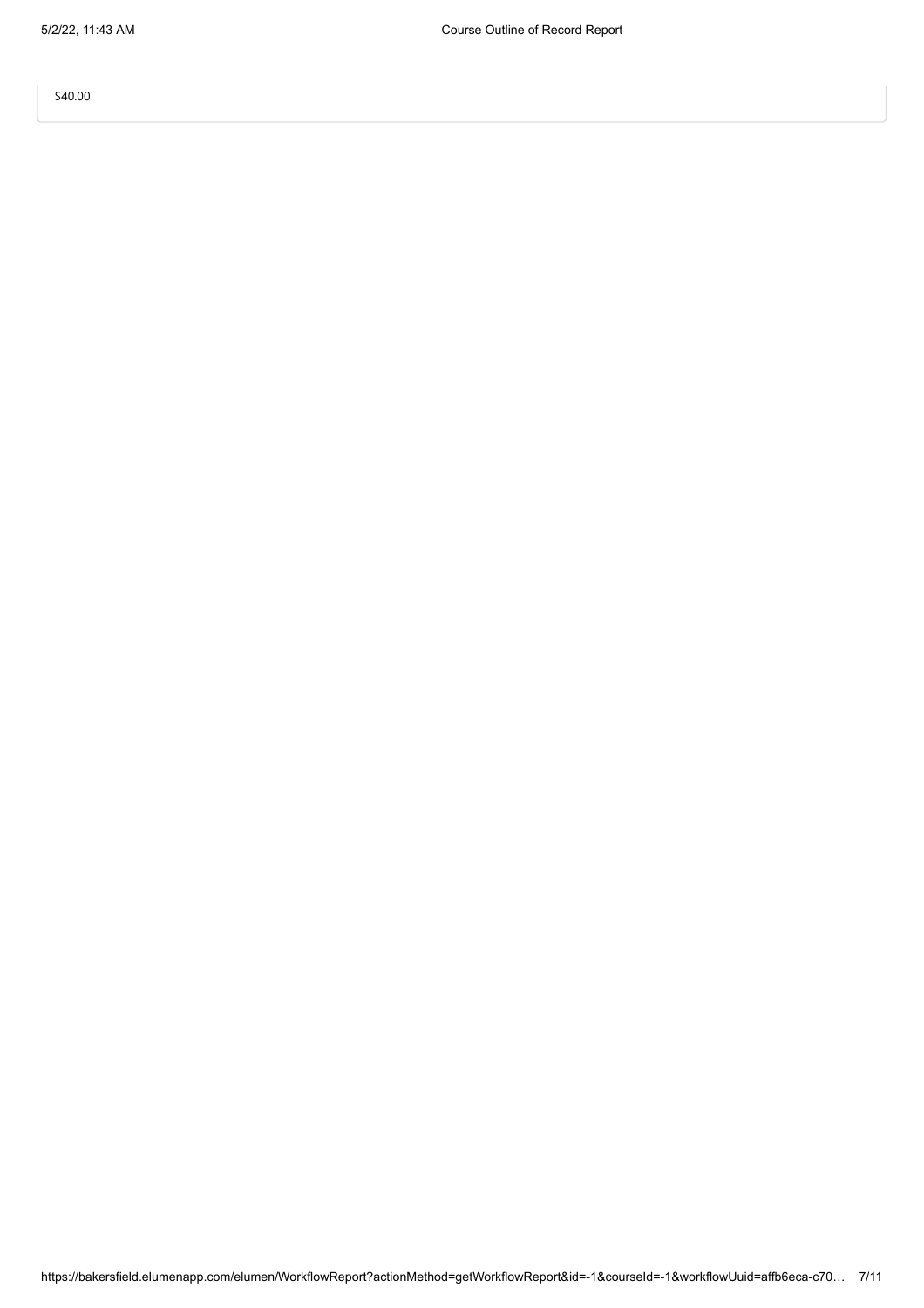#### **Learning Outcomes and Objectives**

#### **Course Objectives**

Upon successful completion of the class, the student will understand and demonstrate proper use of the machines and PPE.

Upon successful completion of the class, the student will demonstrate how to setup and operate the welding machine with the GMAW configuration.

Upon successful completion of the class, the student will demonstrate how to setup and operate the welding machine with the FCAW configuration.

Upon successful completion of the class, the student will understand the advantages of the different types of joints and be able to set up the different joints used in welding.

Upon successful completion of the class, the student will demonstrate welding in the 1G, 2G, 3G, and 4G positions.

Upon successful completion of the class, the student will be prepared to pass certification exams in all positions.

#### **CSLOs**

| <b>Name</b>                                                                                                                                                                         | <b>Expected SLO</b><br>Performance |
|-------------------------------------------------------------------------------------------------------------------------------------------------------------------------------------|------------------------------------|
| 1. Upon successful completion of the course, the student will be able to explain how welding is used in industry and how it affects our<br>economy.                                 | 70.0                               |
| 2. Upon successful completion of the course, the student will be able to demonstrate the concept of safety and correct tool usage.                                                  | 70.0                               |
| 3. Upon successful completion of the course, the student will be able to demonstrate proper setup of the welding machine, the use of GMAW<br>equipment, and explain how it is used. | 70.0                               |
| 4. Upon successful completion of the course, the student will be able to select and apply the appropriate filler materials used in GMAW.                                            | 70.0                               |
|                                                                                                                                                                                     |                                    |

## **Outline**

**Course Outline**

#### **1. Syllabus & Introduction (1 Week)**

Discuss Syllabus Fill out personal introduction sheets Begin reading Chapter 1 (Assign Review Questions)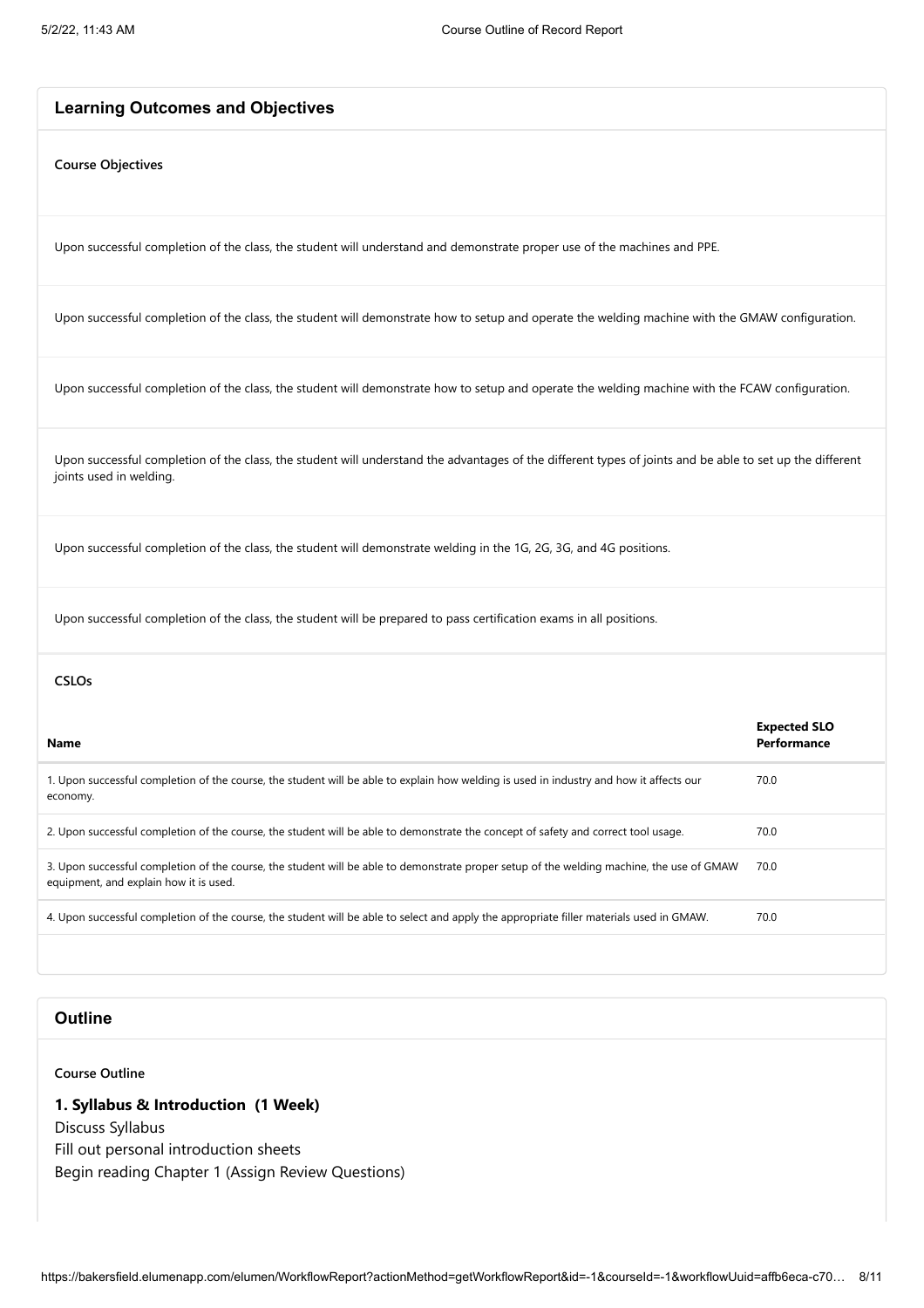#### **2. Safety & Equipment overview (PP) (2 Weeks)**

Equipment PP Presentation Film on safety Assign SAFETY QUIZ Chapter 2 (Take home) Turn in review questions Chapter 1/ Safety Quiz Equipment PP Presentation Safety Sheet: Discuss and sign Begin reading Chapter 10 (Assign Review Questions)

#### **3. GMAW (5 Weeks)**

Continue reading Chapter 10 Lecture & Demonstrate safe use of GMAW equipment. Turn in Chapter 10 Review Questions Read Chapter 11 (Assign Review Questions) Lecture on filler wire (PP). Explain Joint design (handouts) Turn in review questions Chapter 11 Handout - "Parts of a Weld" Discuss P-GMAW

#### **4. MIDTERM (1 Week)**

#### **5. FCAW (6 Weeks)**

Begin all FCAW exercises Demonstrate Equipment set-up Demonstrate 1G & 2G (FCAW) Lecture on setup Continue Ch. 12 Flux Core Arc Welding (Review questions) Lecture on setup Turn in Chapter 12 Review Questions Start Ch. 13 Flux Core (Review Questions) Discuss 3G & 4G Practice test setup. Destructive testing Turn in Chapter 13 Review Questions Preparing the 3G destructive test Preparing the overhead welding test

#### **6. Final Exam (1 Week)**

#### **Lab Outline**

#### **1. Lab Introduction (1 Week)**

#### **2. Safety & Equipment overview (PP) (2 Weeks)**

Safety setup Booth assignments/ Clean up procedure/ Lab walk-through

### **3. GMAW (5 Weeks)**

Lab Demo - Weldment No. 1 (Handout & PP) ER70S6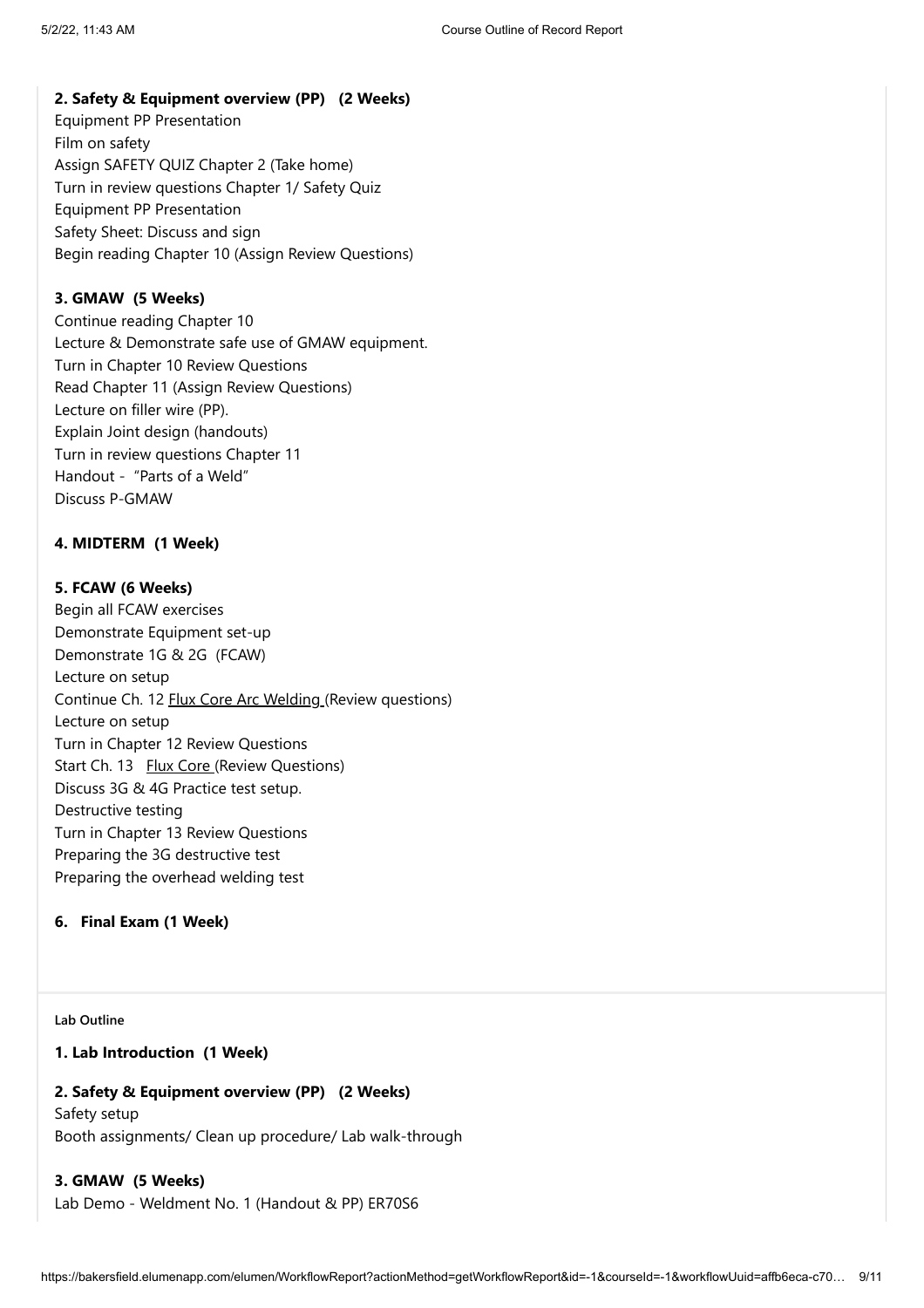- Lab -Students demonstrate Weldment #1 1G & 2G
- Lab Demo. Weldment No. 1 3G down
- Lab Students demonstrate Weldment #1 3G down
- Lab Students demonstrate #2, #3, #4
- Lab Demonstrate P-GMAW on 16 ga.
- Lab Students practice P-GMAW on 16 ga.

#### **4. MIDTERM (1 Week)**

#### **5. FCAW – Mild Steel (6 Weeks)**

Lab - Demonstrate Equipment set-up Lab - Demonstrate 1G & 2G (FCAW) Lab Students Demonstrate 1G & 2G Weldment #1 Lab - Students demonstrate 1F (Scrap metal) Lab - Demonstrate 3G Up (FCAW) Lab - Students demonstrate 3G Up (Use Weldment #1) Lab - Demo 3G Practice Test Lab - Students demonstrate Practice Test Lab - Finish Practice Test & Bend Straps Lab - Start 3G Test 7" Plate Lab - Students finish 3G test Lab - Finish D1.1 FCAW Test and bend straps for Certification. Lab - Start weld 1" X 5" 3G Position Lab - Start weld 1" X 5" 4G Position Lab - WELD Certification Test

#### **6. Final Exam (1 Week)**

#### **Distance Education Criteria and Standards**

**Please choose all of the delivery methods applicable to this course. Only choose ONE option for Hybrid.**

- Face to face
- Hybrid (requires face-to-face meetings;0-50% online)

**Rigor statement: The same standards of course quality shall be applied to distance education as are applied to traditional classroom courses in regard to the course quality judgments made pursuant to the requirements of Section 55002. The same expectations applies to any local course quality determination or review process.**

• Methods of evaluation and out of class assignments are the same as for a face to face course.

**If the methods of evaluation differ from a face to face courses, please indicate what the differences are and why they are being used.**

N/A

**If the face to face course has a lab, field trip, or site visit explain how these components will be performed in the online course. Be sure to identify how the lab component will differ from a homework assignment.**

N/A